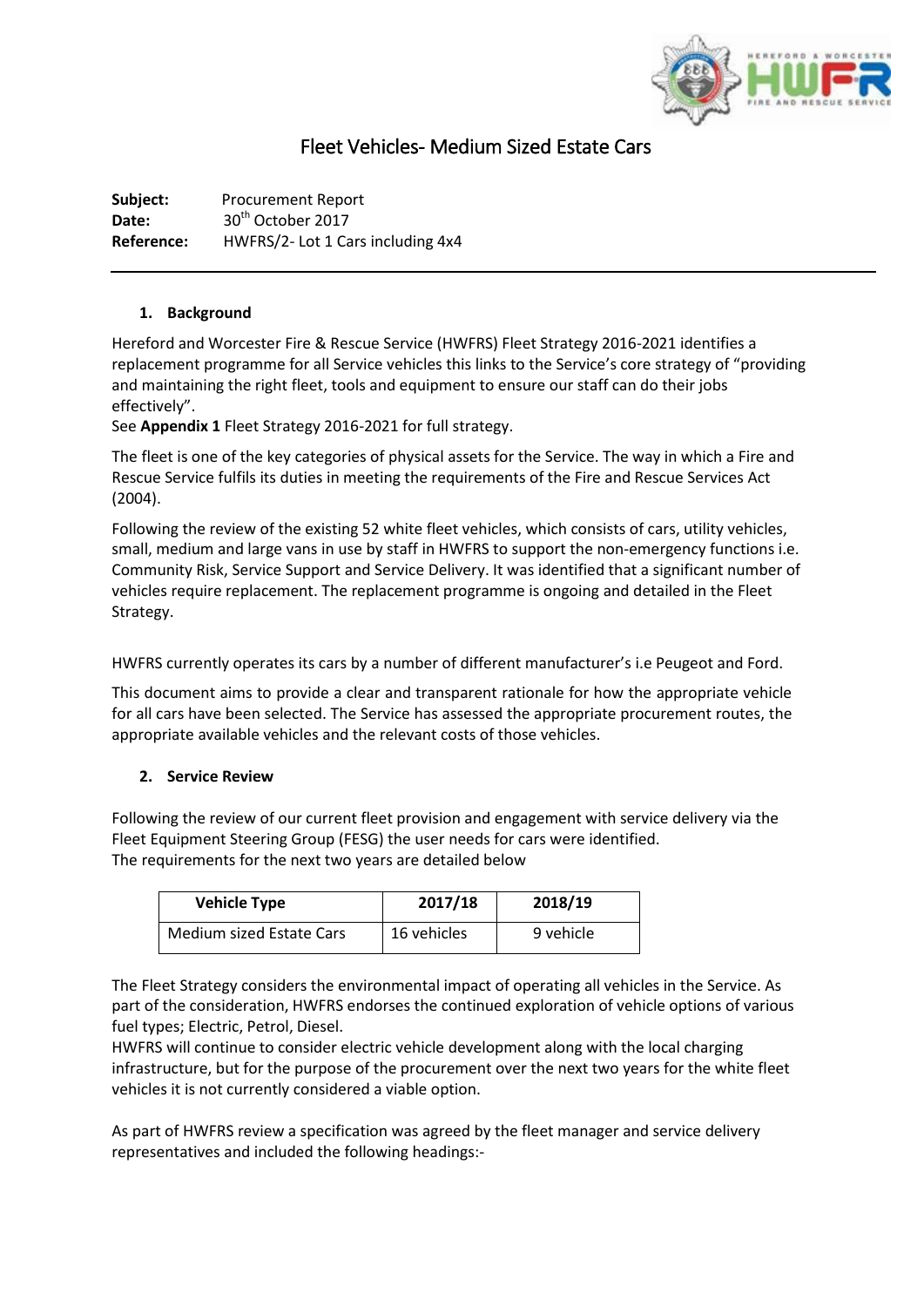- Design/Layout
- Engine Options; Option 1 Petrol, Option 2 Diesel.
- Performance
- Safety/Security
- **•** Interior
- Brakes
- Weights
- **•** Exterior Sizes
- Interior Sizes
- Comfort
- Service

See **Appendix 2** Fleet Vehicles Review and Specifications.

The option for a regional collaborative procurement was explored with West Mercia Police and Shropshire FRS however it has not been possible to jointly procure vehicles at this time, due to HWFRS not having access to the Police Southern framework; which is their preferred route to market.

Crown Commercial Services (CCS), a national public sector procurement framework RM1070 Vehicle Purchase, is the preferred route to market for HWFRS as it offers a wide range of options and suppliers with heavily discounted public sector specific products. This framework also significantly reduces the costs and capacity otherwise required to undertake a full procurement (tender) process. This framework complies with all appropriate and relevant legal requirements.

The Authority requires a 2 year contract for the supply and delivery of 19 vehicles, with the option of an extension for a further 12 months, this figure excludes the 6 medium sized estate cars (required in 2017/18) as vans were ordered in their place which had originally been identified for Community Risk (HWFRS/2 Lot 2).

As part of HWFRS review and finalising of the process the following documents were agreed

#### Finalising of Tender Documents

- 1. Invitation to Tender, Specification and Pricing Matrix **Appendix 3**
- 2. Evaluation Criteria **Appendix 4**

#### **3. Procurement**

The tender for the Medium sized Estate Cars was advertised on 18<sup>th</sup> August 2017, with a closing date for applications on  $6<sup>th</sup>$  October 2017.

This was undertaken as a mini competition through the Crown Commercial Services (CCS) Framework RM1070 Vehicle Purchase Lot 1 Cars including 4x4.

Lot 1- Cars including 4x4

- 1. Audi UK
- 2. BMW UK Ltd
- 3. Citroen UK Ltd
- 4. Fiat Group Automobiles UK ltd
- 5. Ford Motor Company Ltd
- 6. General Motors UK Ltd t/a Vauxhall Motors
- 7. Honda Motor Europe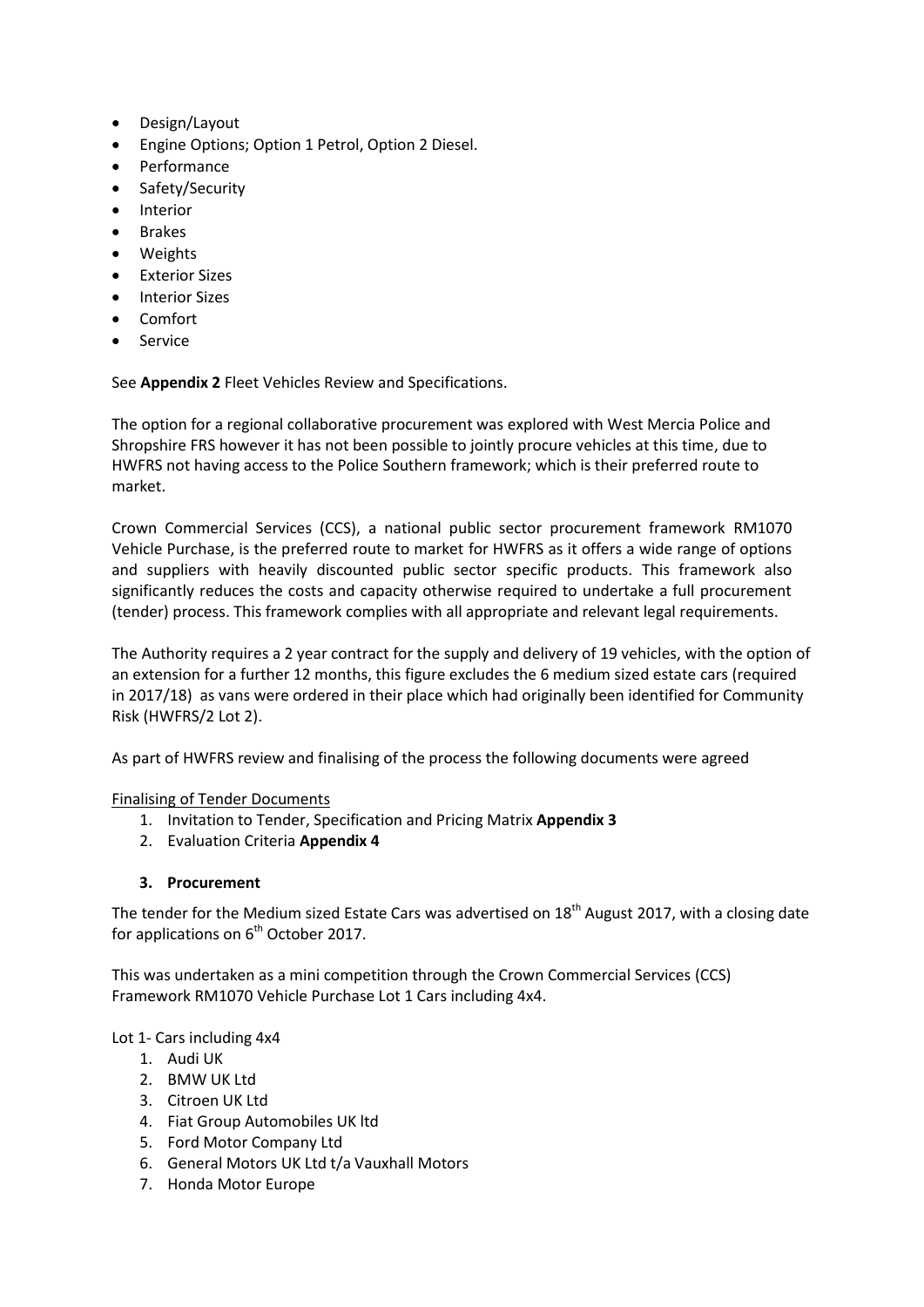- 8. Hyundai Motor UK Ltd
- 9. Jaguar Land Rover Ltd
- 10. Kia Motors UK Ltd
- 11. Mercedes Benz UK Ltd
- 12. MG Motor UK Ltd
- 13. Nissan Motor GB Ltd
- 14. Peugeot Motor Company PLC
- 15. Renault UK Ltd
- 16. Seat
- 17. Skoda Auto
- 18. Subaru UK Ltd
- 19. The Colt Car Company Ltd t/a Mitsubishi Motors
- 20. Toyota GB Plc
- 21. Volkswagen UK
- 22. Volvo

## **4. Evaluation Stage**

#### Evaluation Stages

- Stage 1- Evaluated Price (60%)
- Stage 2- Evaluated structured response to questions; Technical & Quality (40%)
- Stage 3- No amplification/clarification requested

Evaluation questions were based on the following overarching criteria and weighted scores

| <b>Award Criteria</b>                               | Weightings |  |  |
|-----------------------------------------------------|------------|--|--|
| Price                                               | 60%        |  |  |
| Technical Merit and Quality (Meeting Specification) | 40%        |  |  |
| <b>TOTAL</b>                                        | 100%       |  |  |

#### 4 bids were received

#### **Suppliers**

- 1. Ford Motor Company Ltd
- 2. General Motors UK Ltd t/a Vauxhall Motors
- 3. Kia Motors UK Ltd
- 4. Volvo

Vehicle and Models Evaluated

- Ford Focus
- Vauxhall Astra Sports Tourer Design 1.0i Turbo 105ps Manual
- Kia Cee'd Sportwagon "2" Manual 1.6 CRDi ISG (134bhp)
- Volvo V60 D3 (150) Manual 5 Door Estate

#### **Stage 1- Price (60%)**

A full cost evaluation was carried out on each of the suppliers returned pricing schedules based on the contract period (1 year).

General Motors UK Ltd t/a Vauxhall Motors provided the most economically advantages tender (MEAT) following the evaluation.